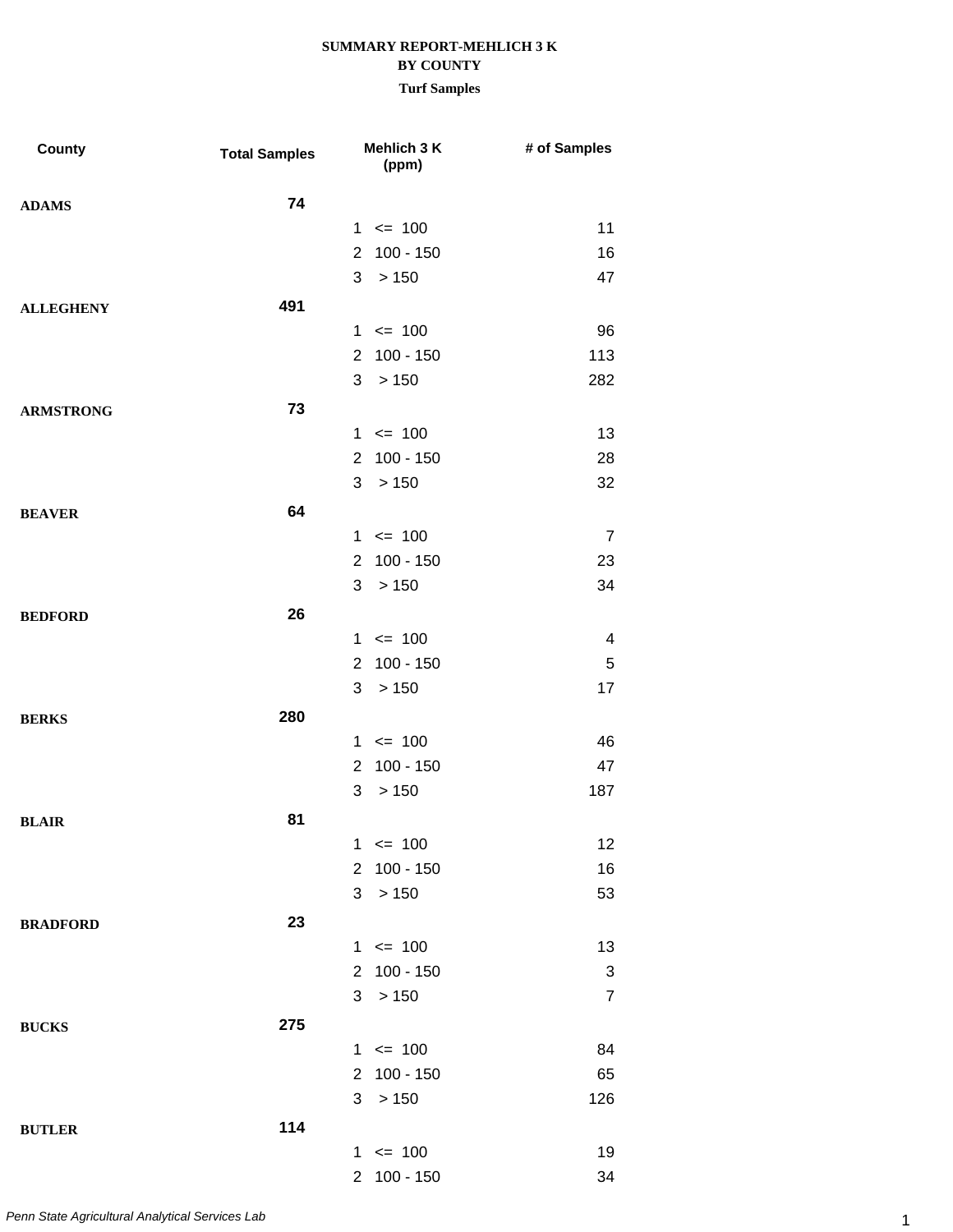| County            | <b>Total Samples</b> | Mehlich 3 K<br>(ppm)          | # of Samples   |
|-------------------|----------------------|-------------------------------|----------------|
|                   |                      | > 150<br>3                    | 61             |
| <b>CAMBRIA</b>    | 24                   |                               |                |
|                   |                      | $\leq$ 100<br>$\mathbf{1}$    | 6              |
|                   |                      | $100 - 150$<br>2              | 8              |
|                   |                      | 3<br>> 150                    | 10             |
| <b>CARBON</b>     | 32                   |                               |                |
|                   |                      | $1 \le 100$                   | 9              |
|                   |                      | $\overline{2}$<br>$100 - 150$ | 3              |
|                   |                      | > 150<br>3                    | 20             |
| <b>CENTRE</b>     | 237                  |                               |                |
|                   |                      | $1 \le 100$                   | 63             |
|                   |                      | $100 - 150$<br>$\overline{2}$ | 42             |
|                   |                      | 3<br>> 150                    | 132            |
| <b>CHESTER</b>    | 213                  |                               |                |
|                   |                      | $1 \le 100$                   | 35             |
|                   |                      | $\overline{2}$<br>$100 - 150$ | 43             |
|                   |                      | > 150<br>3                    | 135            |
| <b>CLARION</b>    | 25                   |                               |                |
|                   |                      | $1 \le 100$                   | 5              |
|                   |                      | $100 - 150$<br>2              | 6              |
|                   |                      | 3<br>> 150                    | 14             |
| <b>CLEARFIELD</b> | 78                   |                               |                |
|                   |                      | $1 \le 100$                   | 26             |
|                   |                      | $\overline{2}$<br>$100 - 150$ | 25             |
|                   |                      | > 150<br>3                    | 27             |
| <b>CLINTON</b>    | 14                   |                               |                |
|                   |                      | $1 \le 100$                   | $\overline{2}$ |
|                   |                      | $\overline{2}$<br>$100 - 150$ | $\overline{2}$ |
|                   |                      | > 150<br>3                    | 10             |
| <b>COLUMBIA</b>   | 36                   |                               |                |
|                   |                      | $1 \le 100$                   | 8              |
|                   |                      | $100 - 150$<br>$\overline{2}$ | 10             |
|                   |                      | >150<br>3                     | 18             |
| <b>CRAWFORD</b>   | 18                   |                               |                |
|                   |                      | $1 \le 100$                   | $\overline{2}$ |
|                   |                      | $100 - 150$<br>$\overline{2}$ | 6              |
|                   |                      | > 150<br>3                    | 10             |
| <b>CUMBERLAND</b> | 255                  |                               |                |
|                   |                      | $1 \le 100$                   | 29             |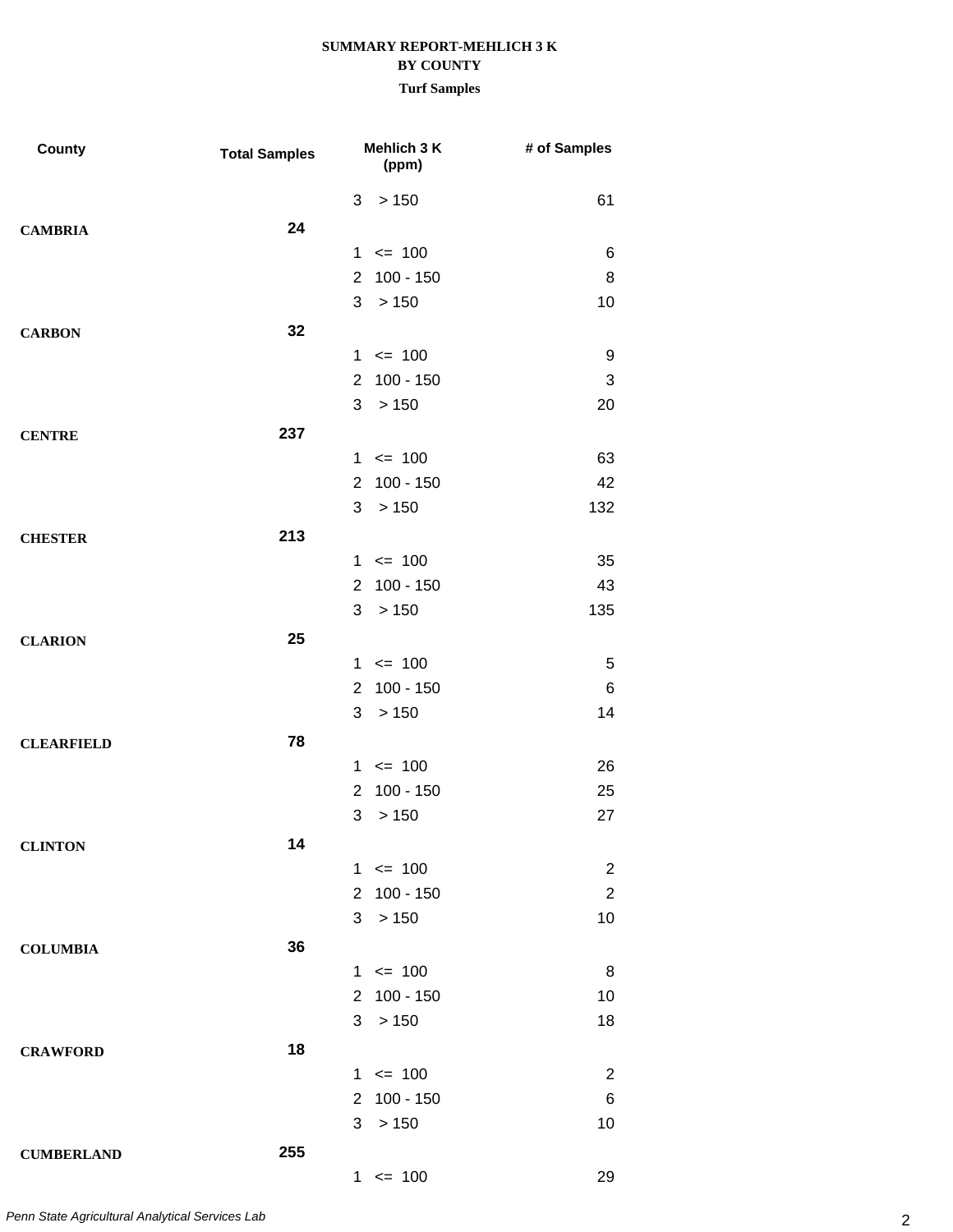| <b>County</b>     | <b>Total Samples</b> |                       | Mehlich 3 K<br>(ppm) | # of Samples              |
|-------------------|----------------------|-----------------------|----------------------|---------------------------|
|                   |                      |                       | 2 100 - 150          | 49                        |
|                   |                      | 3                     | > 150                | 177                       |
| <b>DAUPHIN</b>    | 216                  |                       |                      |                           |
|                   |                      |                       | $1 \le 100$          | 28                        |
|                   |                      | $\overline{2}$        | $100 - 150$          | 31                        |
|                   |                      | 3                     | > 150                | 157                       |
| <b>DELAWARE</b>   | 188                  |                       |                      |                           |
|                   |                      |                       | $1 \le 100$          | 40                        |
|                   |                      | $\overline{2}$        | $100 - 150$          | 42                        |
|                   |                      | 3                     | >150                 | 106                       |
| <b>ELK</b>        | 12                   |                       |                      |                           |
|                   |                      |                       | $1 \le 100$          | 5                         |
|                   |                      | $\overline{2}$        | $100 - 150$          | $\overline{7}$            |
| <b>ERIE</b>       | 47                   |                       |                      |                           |
|                   |                      |                       | $1 \le 100$          | 23                        |
|                   |                      | $\overline{2}$        | $100 - 150$          | 13                        |
|                   |                      | 3                     | > 150                | 11                        |
| <b>FAYETTE</b>    | 55                   |                       |                      |                           |
|                   |                      |                       | $1 \le 100$          | 14                        |
|                   |                      | $\overline{2}$        | 100 - 150            | 20                        |
|                   |                      | 3                     | >150                 | 21                        |
| <b>FOREST</b>     | 1                    |                       |                      |                           |
|                   |                      |                       | $1 \le 100$          | $\mathbf 1$               |
| <b>FRANKLIN</b>   | 202                  |                       |                      |                           |
|                   |                      |                       | $1 \le 100$          | 16                        |
|                   |                      | $\overline{2}$        | $100 - 150$          | 24                        |
|                   |                      | 3                     | > 150                | 162                       |
| <b>FULTON</b>     | 5                    |                       |                      |                           |
|                   |                      | $\mathbf{2}^{\prime}$ | $100 - 150$          | $\overline{2}$            |
|                   |                      | 3                     | >150                 | $\ensuremath{\mathsf{3}}$ |
| <b>GREENE</b>     | 5                    |                       |                      |                           |
|                   |                      |                       | $1 \le 100$          | 1                         |
|                   |                      | $\mathbf{2}^{\circ}$  | 100 - 150            | 1                         |
|                   |                      | 3                     | >150                 | 3                         |
| <b>HUNTINGDON</b> | 19                   |                       |                      |                           |
|                   |                      |                       | $1 \le 100$          | 5                         |
|                   |                      |                       | 2 100 - 150          | 7                         |
|                   |                      | 3                     | >150                 | $\overline{7}$            |
| <b>INDIANA</b>    | 31                   |                       |                      |                           |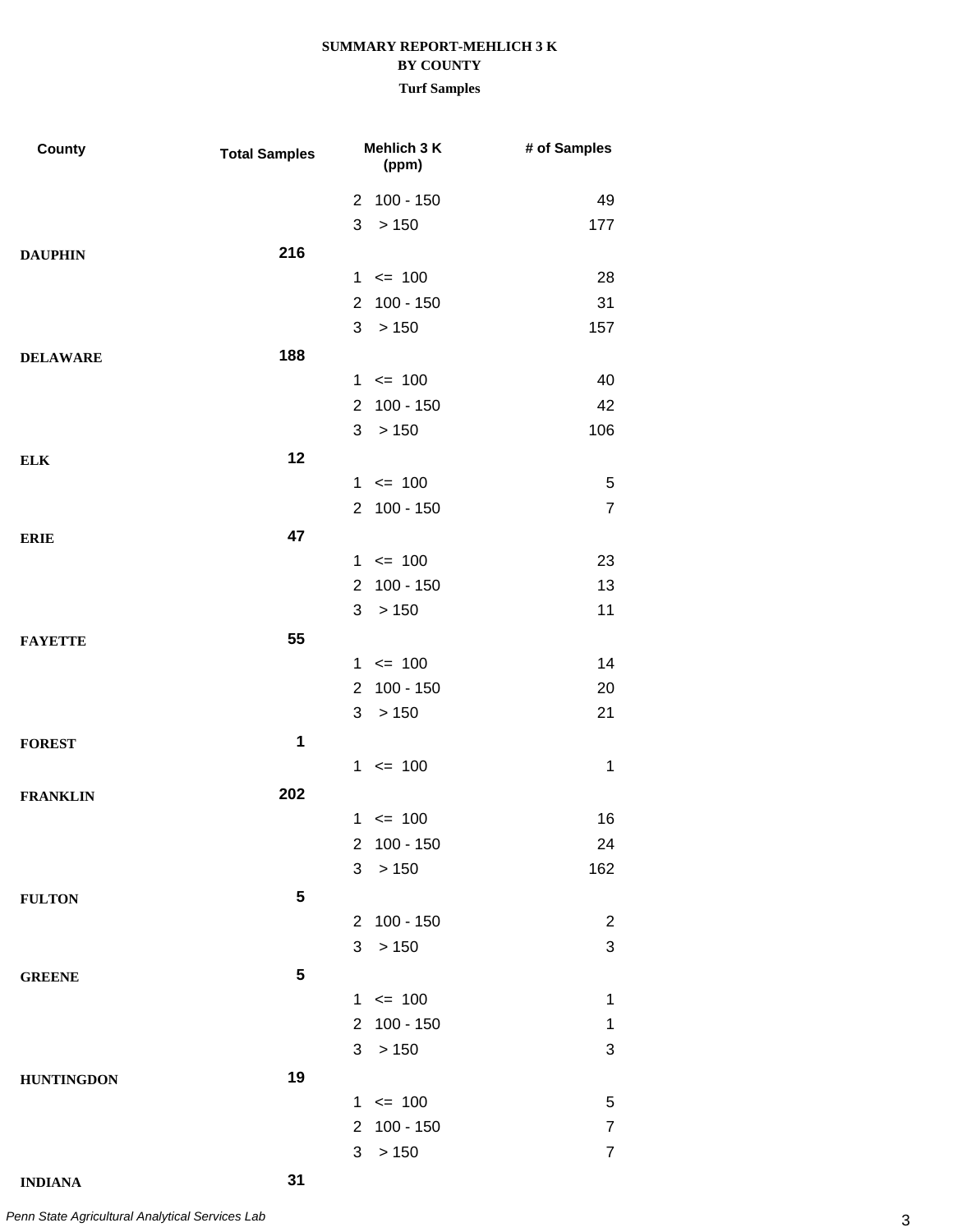| County            | <b>Total Samples</b> | <b>Mehlich 3 K</b><br>(ppm)       | # of Samples            |
|-------------------|----------------------|-----------------------------------|-------------------------|
|                   |                      | $1 \le 100$                       | 4                       |
|                   |                      | 2 100 - 150                       | $\overline{7}$          |
|                   |                      | 3<br>>150                         | 20                      |
| <b>JEFFERSON</b>  | 14                   |                                   |                         |
|                   |                      | $1 \le 100$                       | $\overline{\mathbf{4}}$ |
|                   |                      | $100 - 150$<br>$\overline{2}$     | 5                       |
|                   |                      | 3<br>> 150                        | 5                       |
| <b>JUNIATA</b>    | 13                   |                                   |                         |
|                   |                      | $1 \le 100$                       | $\overline{\mathbf{4}}$ |
|                   |                      | 3 > 150                           | 9                       |
| <b>LACKAWANNA</b> | 131                  |                                   |                         |
|                   |                      | $1 \le 100$                       | 83                      |
|                   |                      | 2 100 - 150                       | 25                      |
|                   |                      | >150<br>3                         | 23                      |
| <b>LANCASTER</b>  | 987                  |                                   |                         |
|                   |                      | $1 \le 100$                       | 105                     |
|                   |                      | 2 100 - 150                       | 212                     |
|                   |                      | 3 > 150                           | 670                     |
| <b>LAWRENCE</b>   | 13                   |                                   |                         |
|                   |                      | $1 \le 100$                       | 4                       |
|                   |                      | $100 - 150$<br>$\mathbf{2}$       | 1                       |
|                   |                      | >150<br>3                         | 8                       |
| <b>LEBANON</b>    | 88                   |                                   |                         |
|                   |                      | $1 \le 100$                       | $\overline{7}$          |
|                   |                      | $100 - 150$<br>$\overline{2}$     | 18                      |
|                   |                      | 3 > 150                           | 63                      |
| <b>LEHIGH</b>     | 273                  |                                   |                         |
|                   |                      | $1 \le 100$                       | 47                      |
|                   |                      | 2 100 - 150                       | 70                      |
|                   |                      | 3 > 150                           | 156                     |
| <b>LUZERNE</b>    | 141                  |                                   |                         |
|                   |                      | $1 \le 100$                       | 74                      |
|                   |                      | 2 100 - 150                       | 27                      |
|                   |                      | >150<br>3                         | 40                      |
| <b>LYCOMING</b>   | 38                   |                                   |                         |
|                   |                      | $1 \le 100$                       | 9                       |
|                   |                      | 100 - 150<br>$\mathbf{2}^{\circ}$ | 11                      |
|                   |                      | 3 > 150                           | 18                      |
|                   |                      |                                   |                         |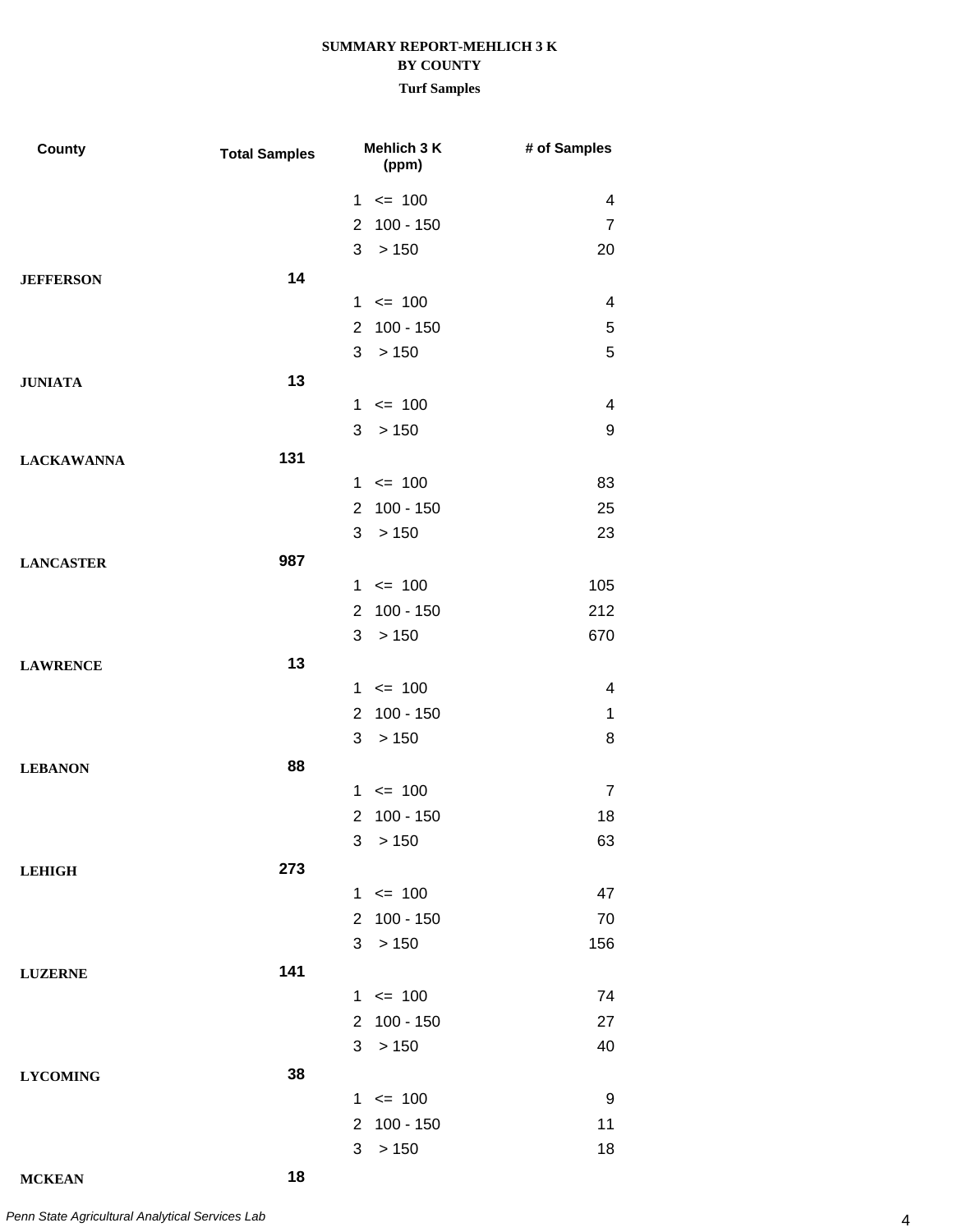| <b>County</b>         | <b>Total Samples</b> |                      | Mehlich 3 K<br>(ppm) | # of Samples   |
|-----------------------|----------------------|----------------------|----------------------|----------------|
|                       |                      | $1 \le 100$          |                      | 4              |
|                       |                      | $\mathbf{2}^{\circ}$ | $100 - 150$          | 2              |
|                       |                      | 3                    | >150                 | 12             |
| <b>MERCER</b>         | 38                   |                      |                      |                |
|                       |                      | $1 \le 100$          |                      | 20             |
|                       |                      | $\overline{2}$       | $100 - 150$          | 8              |
|                       |                      | 3                    | > 150                | 10             |
| <b>MIFFLIN</b>        | 27                   |                      |                      |                |
|                       |                      | $1 \le 100$          |                      | 5              |
|                       |                      |                      | 2 100 - 150          | $\overline{2}$ |
|                       |                      | 3                    | >150                 | 20             |
| <b>MONROE</b>         | 40                   |                      |                      |                |
|                       |                      | $1 \le 100$          |                      | 18             |
|                       |                      | $\overline{2}$       | $100 - 150$          | 4              |
|                       |                      | 3                    | > 150                | 18             |
| <b>MONTGOMERY</b>     | 901                  |                      |                      |                |
|                       |                      | $1 \le 100$          |                      | 164            |
|                       |                      |                      | 2 100 - 150          | 216            |
|                       |                      | 3                    | >150                 | 521            |
| <b>MONTOUR</b>        | 16                   |                      |                      |                |
|                       |                      | $1 \le 100$          |                      | $\overline{2}$ |
|                       |                      | 2                    | $100 - 150$          | $\mathbf{1}$   |
|                       |                      | 3                    | > 150                | 13             |
| <b>NORTHAMPTON</b>    | 152                  |                      |                      |                |
|                       |                      | $1 \le 100$          |                      | 22             |
|                       |                      |                      | 2 100 - 150          | 23             |
|                       |                      | 3 <sup>1</sup>       | > 150                | 107            |
| <b>NORTHUMBERLAND</b> | 31                   |                      |                      |                |
|                       |                      | $1 \le 100$          |                      | 4              |
|                       |                      |                      | 2 100 - 150          | 4              |
|                       |                      | 3 > 150              |                      | 23             |
| <b>PERRY</b>          | 16                   |                      |                      |                |
|                       |                      | $1 \le 100$          |                      | 5              |
|                       |                      |                      | 2 100 - 150          | 6              |
|                       |                      | 3 > 150              |                      | 5              |
| PHILADELPHIA          | 58                   |                      |                      |                |
|                       |                      | $1 \le 100$          |                      | 4              |
|                       |                      |                      | 2 100 - 150          | 8              |
|                       |                      | 3 > 150              |                      | 46             |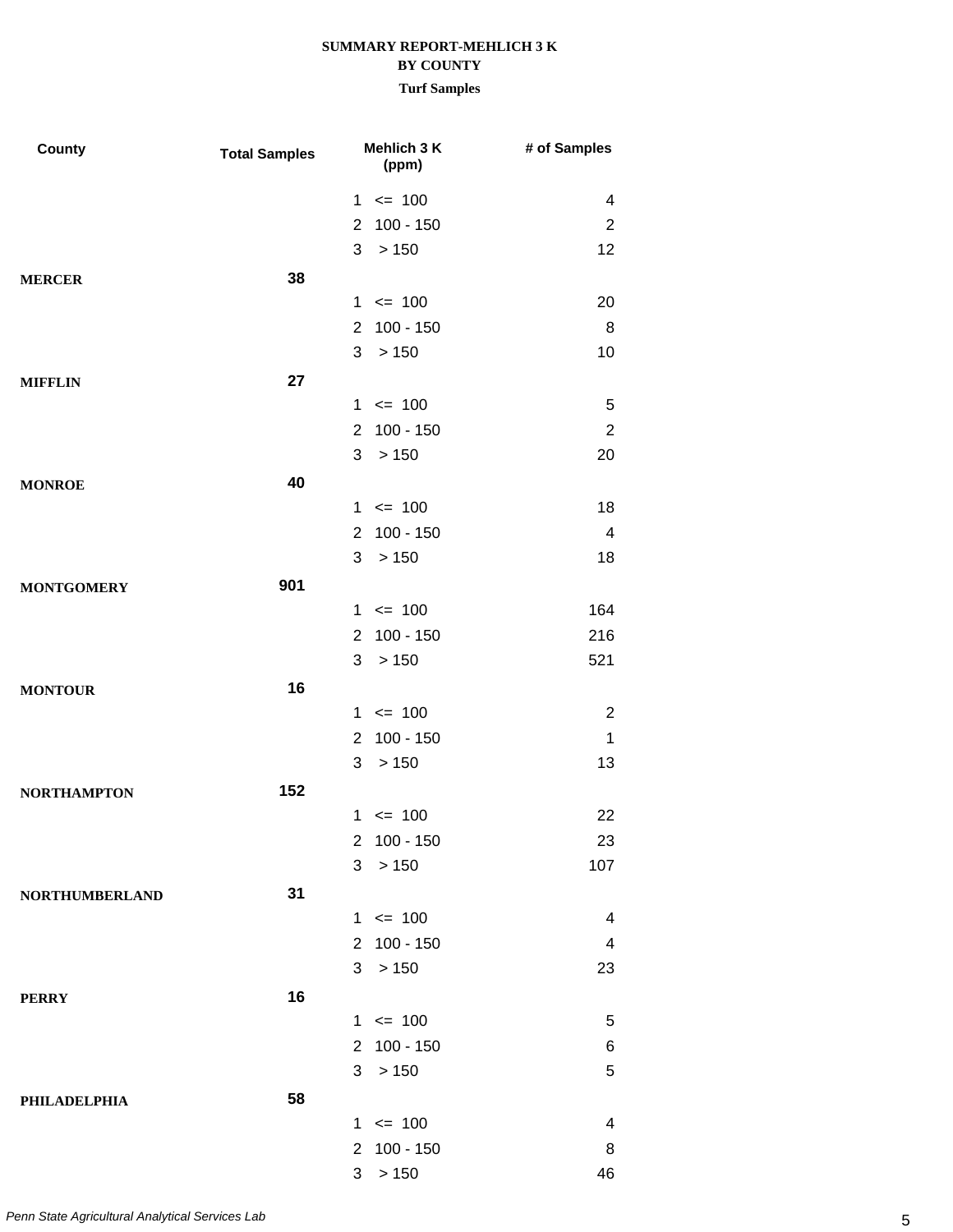| County             | <b>Total Samples</b> |                      | Mehlich 3 K<br>(ppm) | # of Samples              |
|--------------------|----------------------|----------------------|----------------------|---------------------------|
| <b>PIKE</b>        | 8                    |                      |                      |                           |
|                    |                      |                      | $1 \le 100$          | 4                         |
|                    |                      | $\overline{2}$       | $100 - 150$          | 3                         |
|                    |                      | 3                    | > 150                | $\mathbf{1}$              |
| <b>POTTER</b>      | 5                    |                      |                      |                           |
|                    |                      |                      | $1 \le 100$          | $\overline{2}$            |
|                    |                      |                      | 2 100 - 150          | 1                         |
|                    |                      | 3                    | >150                 | $\overline{2}$            |
| <b>SCHUYLKILL</b>  | 43                   |                      |                      |                           |
|                    |                      |                      | $1 \le 100$          | 8                         |
|                    |                      | $\overline{2}$       | $100 - 150$          | 13                        |
|                    |                      | 3                    | > 150                | 22                        |
| <b>SNYDER</b>      | 13                   |                      |                      |                           |
|                    |                      |                      | $1 \le 100$          | $\mathbf 1$               |
|                    |                      |                      | 2 100 - 150          | $\overline{2}$            |
|                    |                      | 3                    | >150                 | 10                        |
| <b>SOMERSET</b>    | 15                   |                      |                      |                           |
|                    |                      |                      | $1 \le 100$          | 3                         |
|                    |                      | $\overline{2}$       | $100 - 150$          | $\overline{7}$            |
|                    |                      | 3                    | > 150                | 5                         |
| <b>SULLIVAN</b>    | $\boldsymbol{9}$     |                      |                      |                           |
|                    |                      |                      | $1 \le 100$          | 4                         |
|                    |                      |                      | 2 100 - 150          | 5                         |
| <b>SUSQUEHANNA</b> | 13                   |                      |                      |                           |
|                    |                      |                      | $1 \le 100$          | 3                         |
|                    |                      | $\mathbf{2}$         | $100 - 150$          | $\sqrt{5}$                |
|                    |                      | 3                    | >150                 | 5                         |
| <b>TIOGA</b>       | 29                   |                      |                      |                           |
|                    |                      |                      | $1 \le 100$          | $\,6$                     |
|                    |                      |                      | 2 100 - 150          | 10                        |
|                    |                      | 3                    | >150                 | 13                        |
| <b>UNION</b>       | 34                   |                      |                      |                           |
|                    |                      |                      | $1 \le 100$          | 13                        |
|                    |                      | $\mathbf{2}^{\circ}$ | $100 - 150$          | $\overline{7}$            |
|                    |                      | 3                    | >150                 | 14                        |
| <b>VENANGO</b>     | $6\phantom{1}6$      |                      |                      |                           |
|                    |                      | $\mathbf{1}$         | $\leq$ 100           | 1                         |
|                    |                      | $\mathbf{2}$         | $100 - 150$          | $\overline{\mathbf{c}}$   |
|                    |                      | 3                    | > 150                | $\ensuremath{\mathsf{3}}$ |